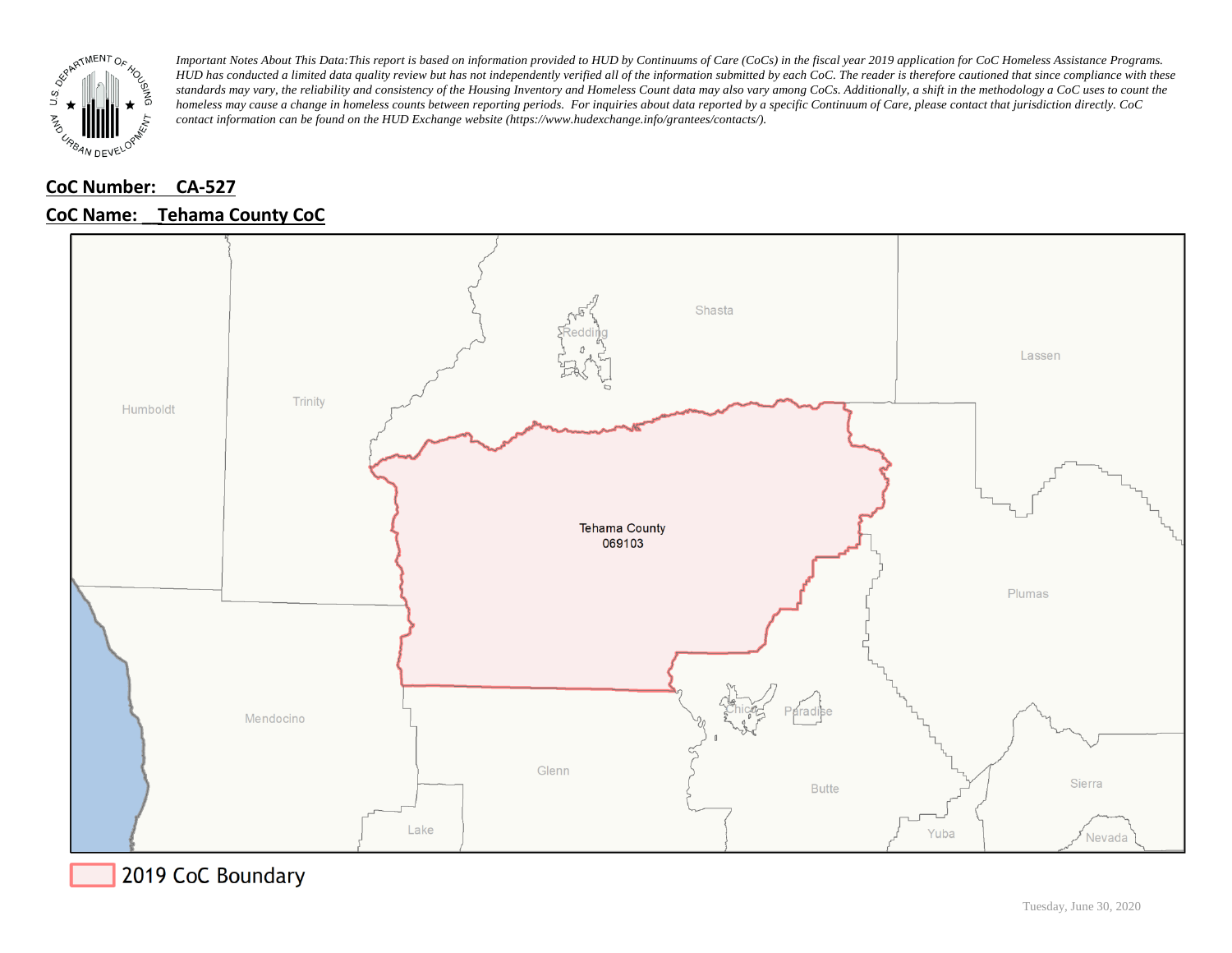

# **CoC Number: CA-527**

### **CoC Name: \_\_ Tehama County CoC**

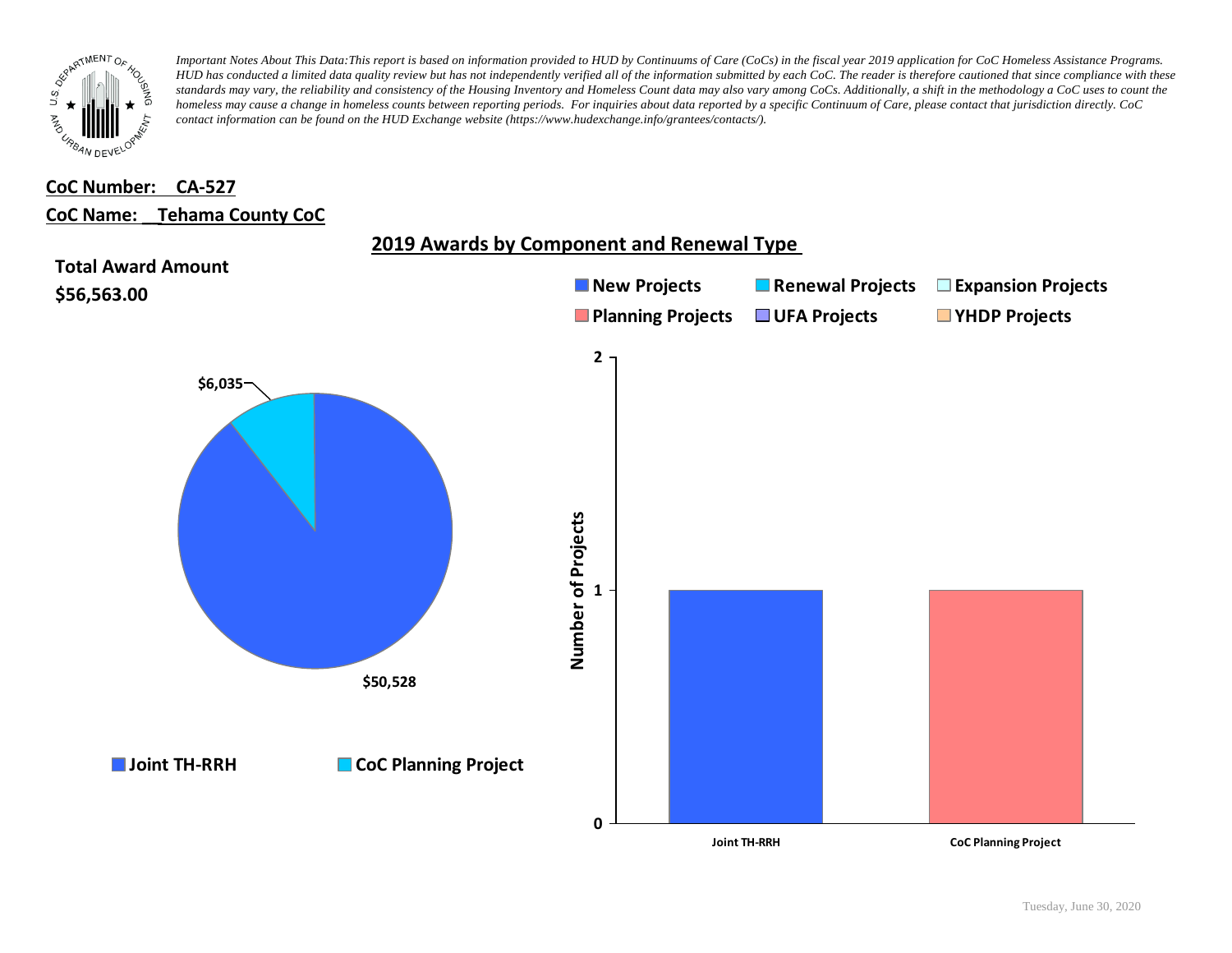

## **CoC Number: CA-527 CoC Name: \_\_ Tehama County CoC**



# **2019 Housing Inventory Summarized by Target Population and Bed Type**

<sup>1</sup> Adult & Child Beds refer to beds for households with one adult (age 18 or older) and at least one child (under the age of 18).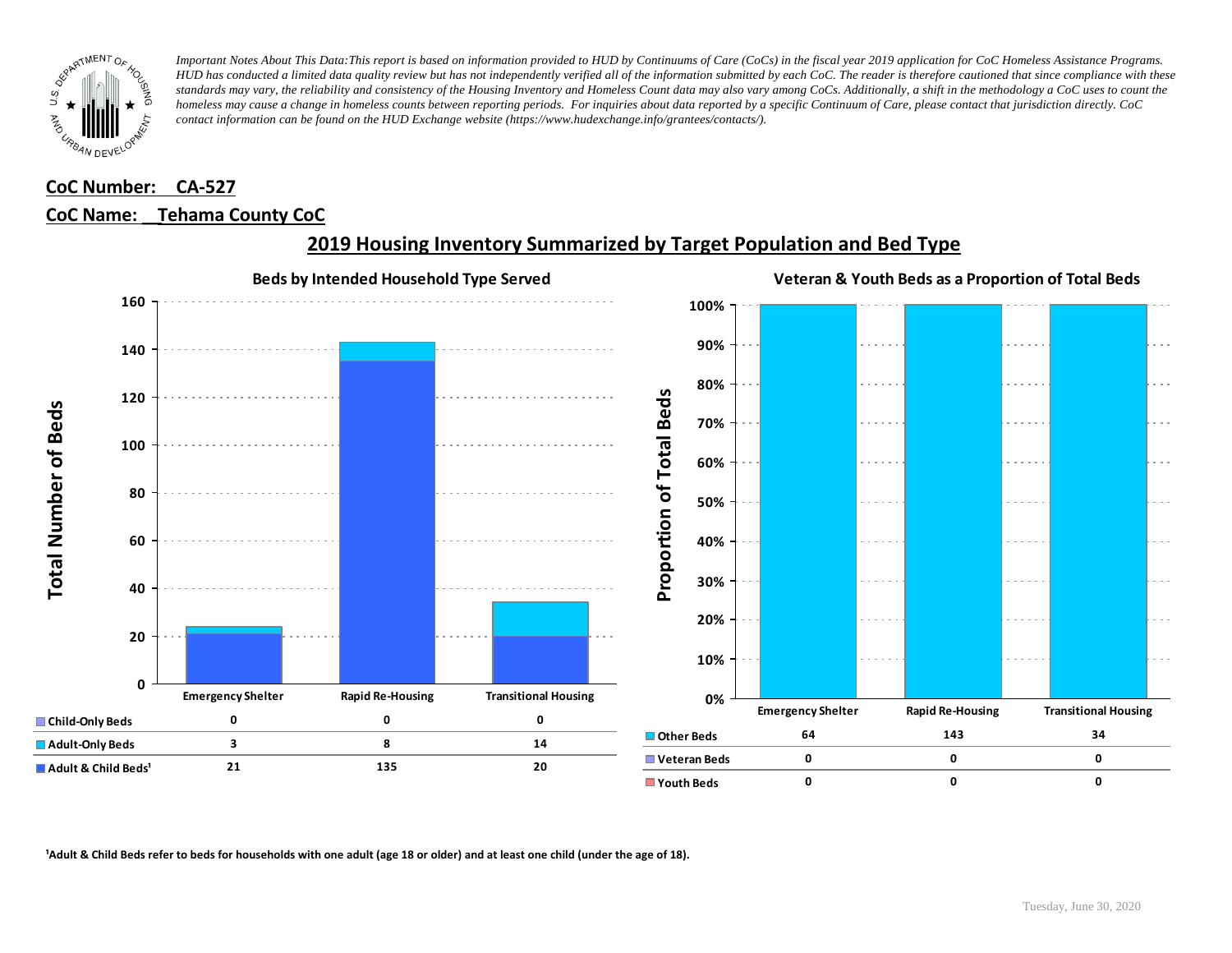

# **CoC Number: CA-527 CoC Name: \_\_ Tehama County CoC**

# **2019 Point in Time Count Summarized by Household Type**



\* Safe Haven programs are included in the Transitional Housing category.

¹This category includes single adults, adult couples with no children, and groups of adults. ²This category includes households with one adult and at least one child under age 18.

³This category includes persons under age 18, including children in one-child households, adolescent parents and their children, adolescent siblings, or other household configurations composed only of children.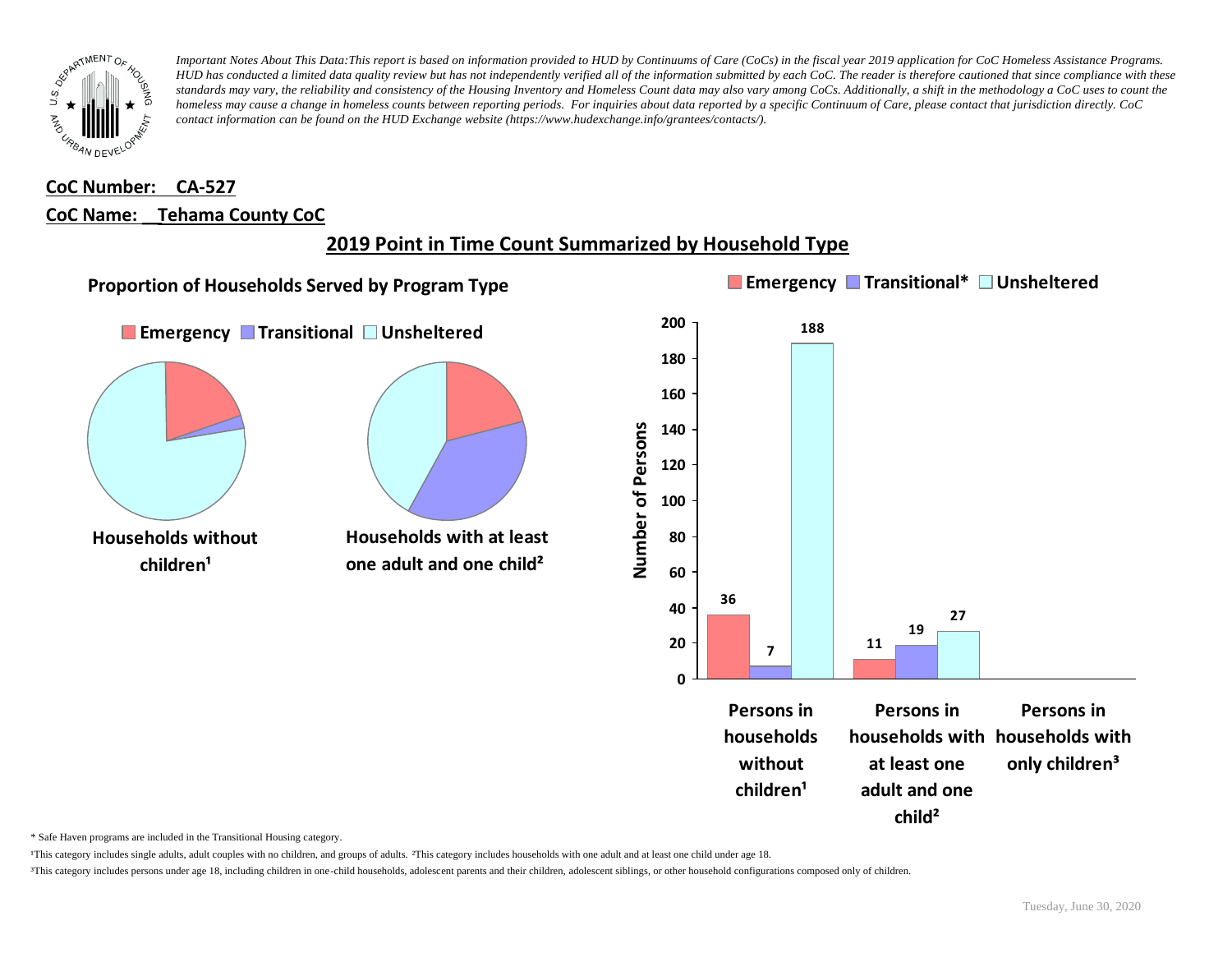

# **CoC Number: CA-527 CoC Name: \_\_ Tehama County CoC**



### **2019 Point-In-Time Count Proportion of Persons in each Age Group by Household Type**

\* Safe Haven programs are included in the Transitional Housing category.

¹This category includes single adults, adult couples with no children, and groups of adults. ²This category includes households with one adult and at least one child under age 18.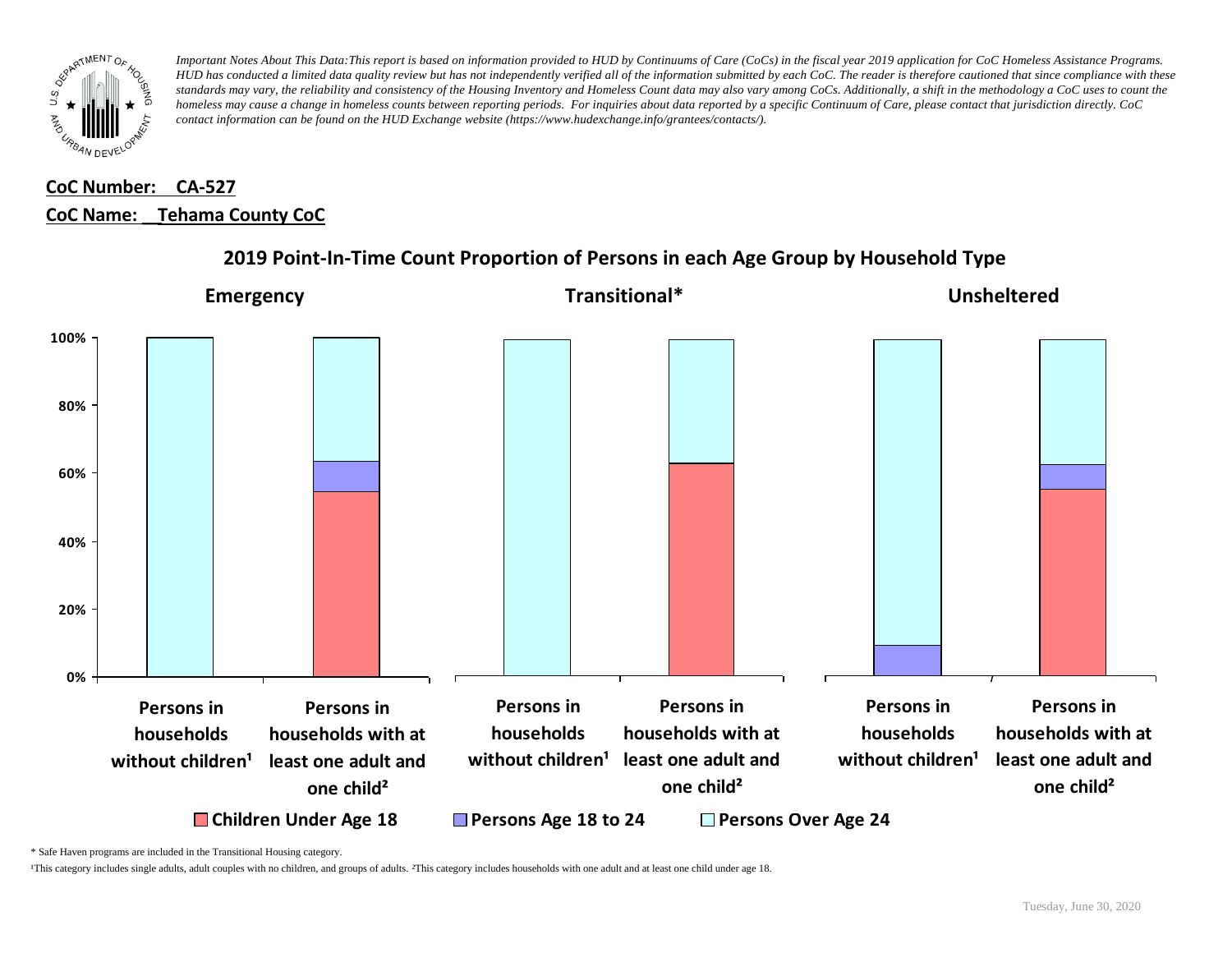

#### **CoC Number: CA-527**

#### **CoC Name: \_\_ Tehama County CoC**



#### **2019 Point in Time Count Summarized by Chronically Homeless by Household Type**

\* Safe Haven programs are included in the Transitional Housing category.

¹This category includes single adults, adult couples with no children, and groups of adults. ²This category includes households with one adult and at least one child under age 18.

³This category includes persons under age 18, including children in one -child households, adolescent parents and their children, adolescent siblings, or other household configurations composed only of children.